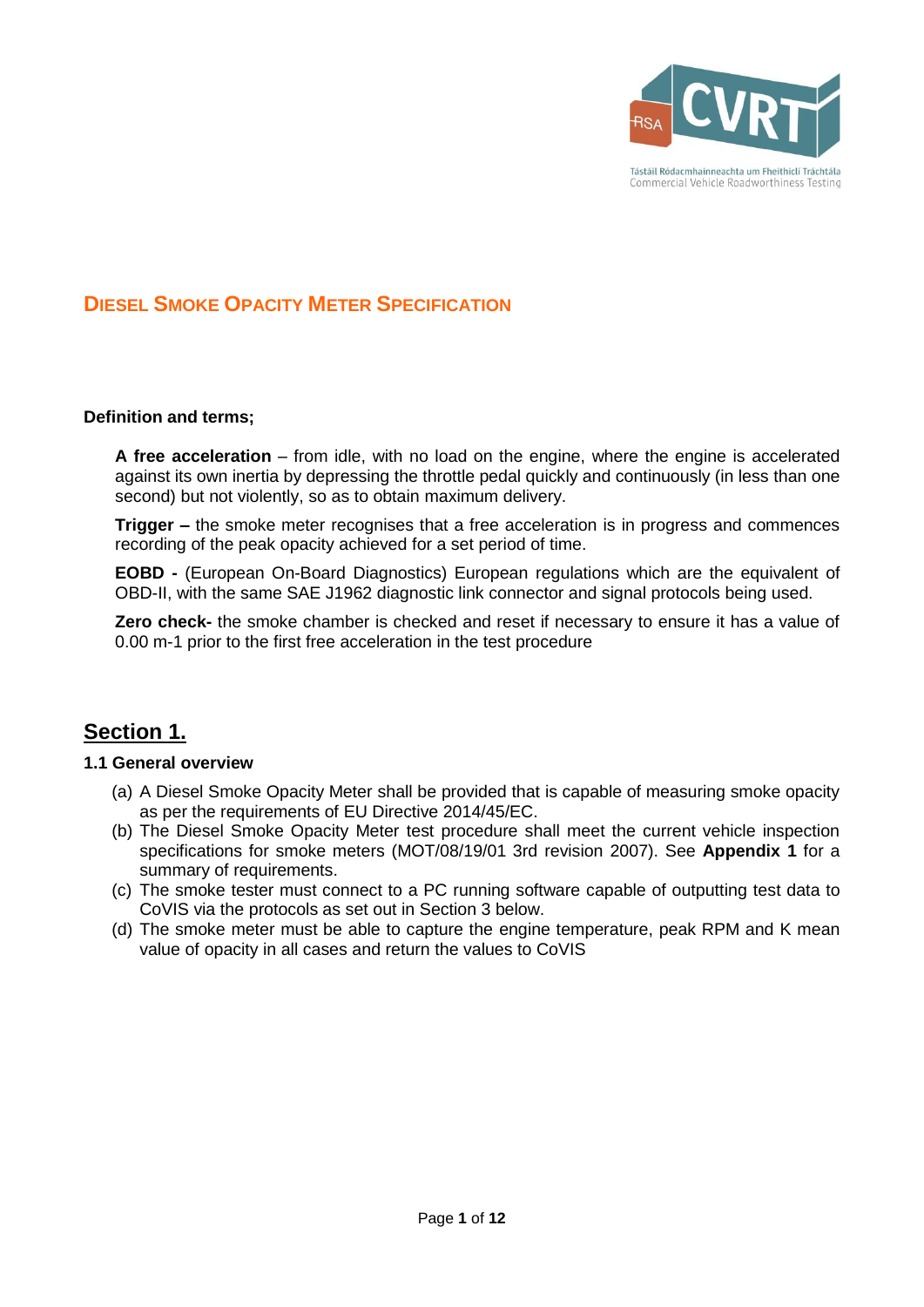# **Section 2.**

### **2.1 General Specification**

The Diesel Smoke Opacity Meter shall have the capacity to;

- (a) Include an internal clock and calendar.
- (b) Detect a free acceleration automatically.
- (c) Record RPM in real time.
- (d) Record Engine temperature.
- (e) Connect an appropriate exhaust sampling probe.
- (f) Apply the correct test procedure to each vehicle type and category.
- (g) Operate and produce a print-out independent of CoVIS.
- (h) Clearly display the user screen showing prompts and readings for the duration of the test.
- (i) Operate correctly without any disturbance or interference from other radio frequencies and electromagnetic fields that are experienced in the test centre environment.
- (j) Notify the user at maintenance intervals and manage its maintenance log.

### **2.2 Clock and calendar**

The clock and calendar in the meter must have the following features;

- (a) EU format dd/mm/yyyy and hh.mm.
- (b) Adjustable by user.
- (c) Summer / winter time adjustment.
- (d) 24 hour clock standard format.

### **2.3 Free Acceleration Detection Requirements**

A free acceleration trigger shall be induced by any of the following;

- (a) Minimum peak RPM (minimum accepted is twice the idle speed).
- (b) Smoke temperature increase in the measuring chamber.
- (c) Smoke pressure increase in the measuring chamber.

Also

(d) On detecting a free acceleration the maximum opacity reading shall be recorded for the duration of the free acceleration.

**NOTE** - A trigger that is induced manually or by a change in opacity is not acceptable.

### **2.4 RPM Real Time Recording**

- (a) A RPM measuring device as recommended by the manufacturer that is capable of measuring real time RPM on all vehicles, where no detectable delay or interference is observed must be connected to the meter.
- (b) An on-board diagnostic interface to EOBD standard must be provided that is capable of detecting RPM on vehicles that are EOBD Compatible.

### **2.5 Engine Temperature Recording**

- (a) The Diesel Smoke Opacity Unit will have a temperature measuring device connected that is capable of measuring engine temperature on HCV and LCV Vehicles in degrees Celsius.
- (b) Where a device detects temperature using the engine oil (oil probe), it shall be capable of being inserted via the dipstick on LCV and HCV vehicles. It shall be adjustable in length so as to match the dipstick length.
- (c) Where such an oil probe is used, the operator shall be prompted to remove the oil probe once conditioning has been achieved prior to commencing free accelerations.
- (d) An On-board Diagnostic interface to EOBD standard must be provided that is capable of detecting engine temperature on vehicles that are EOBD Compatible.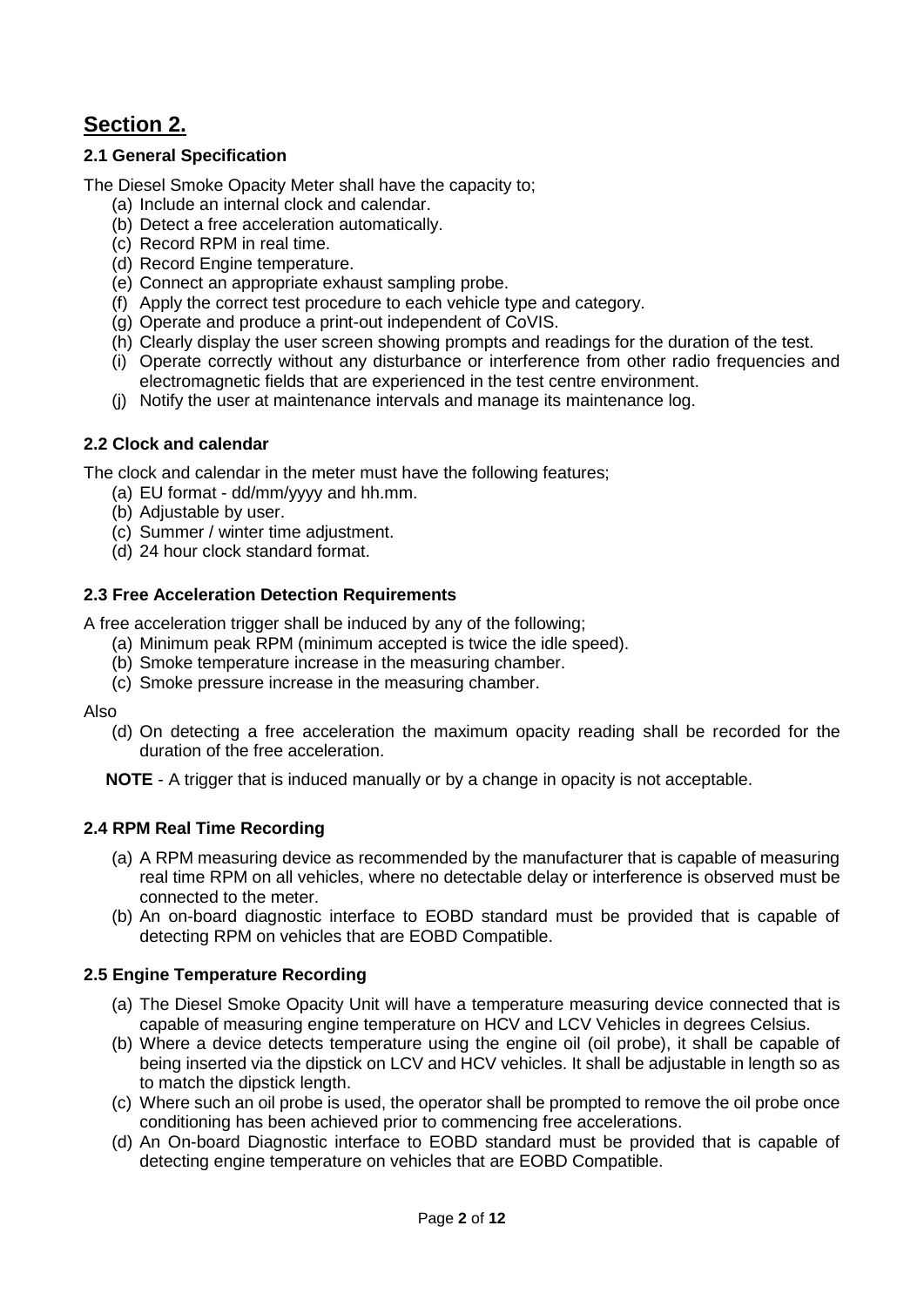### **2.6 Exhaust Sampling Probes**

### **The Exhaust sample probe(s) shall**

- (a) Have, where applicable, the appropriate exhaust sample probe for each vehicle class and exhaust pipes of various shapes, sizes, outlet angles and positions. You must be able to position the sample probe effectively central in the exhaust pipe to the flow of exhaust gas in straight tailpipes and those with bends close to the tailpipe outlet.
- (b) Have a durable clamping device that ensures the probe is securely attached for the duration of the test. The device must be easy and quick to attach and disconnect such as a spring loaded clamp.
- (c) Maintain an effective path from exhaust to the measurement chamber that does not impede the flow of gases and will not allow any significant loss in the air pressure, temperature and opacity of the sample.
- (d) For use on HCV have a provision to reach vertical stack or central exit exhausts with a probe that meets the Smoke Meter Manufacturers specification and where the probe can be inserted by the vehicle tester from a safe position.
- (e) Adjust timings in the test procedure that suit various exhaust probe pipe lengths used for the test e.g. a different sampling time or probe infill time may be required on different types of vehicles.
- (f) Ensure the length of exhaust probe and max temperature tolerance is to manufacturer's specification only. Any modifications to the probes /extensions must be approved by the equipment manufacturer.

### **2.7 Test procedures**

- (a) Vehicle type shall fall into two categories HCV or LCV and appropriate infill and sample timings shall adjust accordingly.
- (b) The smoke meter must be capable of dealing with the various test procedures for each category and vehicle type as set out in the relevant testers' manual.
- (c) Carry out a zero check and reset if necessary prior to commencing initial free acceleration.
- (d) Check for any zero point drift that may have occurred during the complete test procedure. Excess of 0.1m-1 or +/-5% of the arithmetic mean or whichever is greater shall display an error and no result.
- (e) Automatically stop the test sequence if the measured value of the first acceleration is less than or equal to the fast pass smoke limit and produce a pass result – for any greater value the test shall continue on up to the maximum 6 accelerations.
- (f) Automatically stop the test sequence if the measured value of the first acceleration is greater than or equal to 9.99m-1 and evaluate the value with a fail result.
- (g) Pass / fail shall correspond to the limits applied by the RSA as per the vehicle tester's manual

### **2.8 Standalone operation**

The smoke meter shall have the capability to

- (a) Operate independent of Covis
- (b) Store the test report on the local PC and make accessible for future review
- (c) Produce a printed report (see **Appendix 2** for details)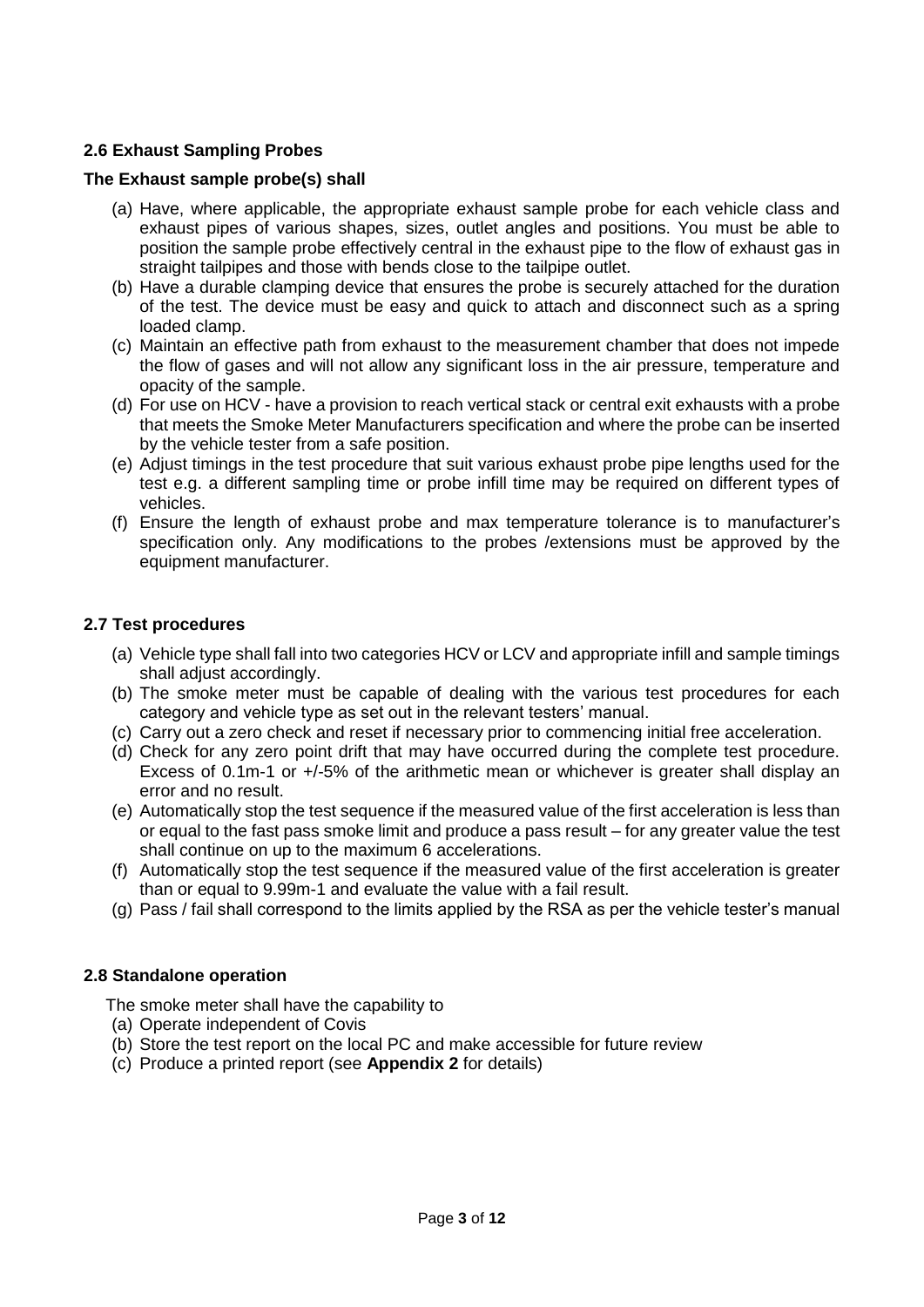### **2.9 Smoke meter display and location**

Where the vehicle tester is positioned in the standard driving position;

- (a) There shall be a clear and uninhibited view of the Diesel Smoke Opacity Meter screen, particularly in poor light conditions or bright sun light.
- (b) There shall be no requirement to acknowledge prompts after conditioning has completed and the last request for a free acceleration in the test procedure.
- (c) The Diesel Smoke Opacity Meter controls/keyboard that are not shared between lanes shall be located on the driver's side.
- (d) When the smoke meter is installed, it must not inhibit overview of the CCTV camera or the reading of the number plate by the ANPR camera.

**NOTE:** Detail on the equipment layout is found in the test lane quidelines section of the premises guidelines.

### **2.10 Environmental conditions and disturbances**

The Diesel Smoke Opacity Meter shall operate correctly and be to a durable standard that;

- (a) It is designed to have a minimum working life of 5 years in a test centre environment (this excludes any peripherals that are considered wear parts e.g. RPM pick up, oil temperature probes etc.)
- (b) It maintains its accuracy whilst in service subject to the manufacturer's maintenance and service schedule.
- (c) It will not emit any radio interference or radio disturbance that may interfere with any other test equipment in the test centre.
- (d) It will not allow any disturbance to be experienced from electromagnetic fields in the test centre, including the RPM and oil temperature instrumentation.
- (e) Should an interference arise at a test centre with other test equipment, the onus is with the equipment provider who most recently installed the offending equipment to resolve the issue.
- (f) A result will return as "void" should a test fail to complete due to a disturbance or interruption – example battery failure on mobile units or mechanical shock. This unsuccessful test will not return to Covis. The smoke test will have to recommence at the start of the procedure.
- (g) The battery life on a mobile unit shall have the capacity to complete at least two successive full HCV Tests with maximum free accelerations without a requirement to charge between tests.

### **2.11 Maintenance and cleaning**

- (a) The accuracy of the Diesel Smoke Opacity Meter shall be verified at least once every week. The unit shall be prevented from operating if the verification is not carried out or is out of the manufacturer's tolerance.
- (b) The service intervals shall be, at a minimum, set to the manufacturer's recommendation and shall display the information and status clearly to the operator showing how many days are remaining.
- (c) The machine shall notify the user if the chamber or the optics require cleaning between service intervals and prevent further use until issue is resolved.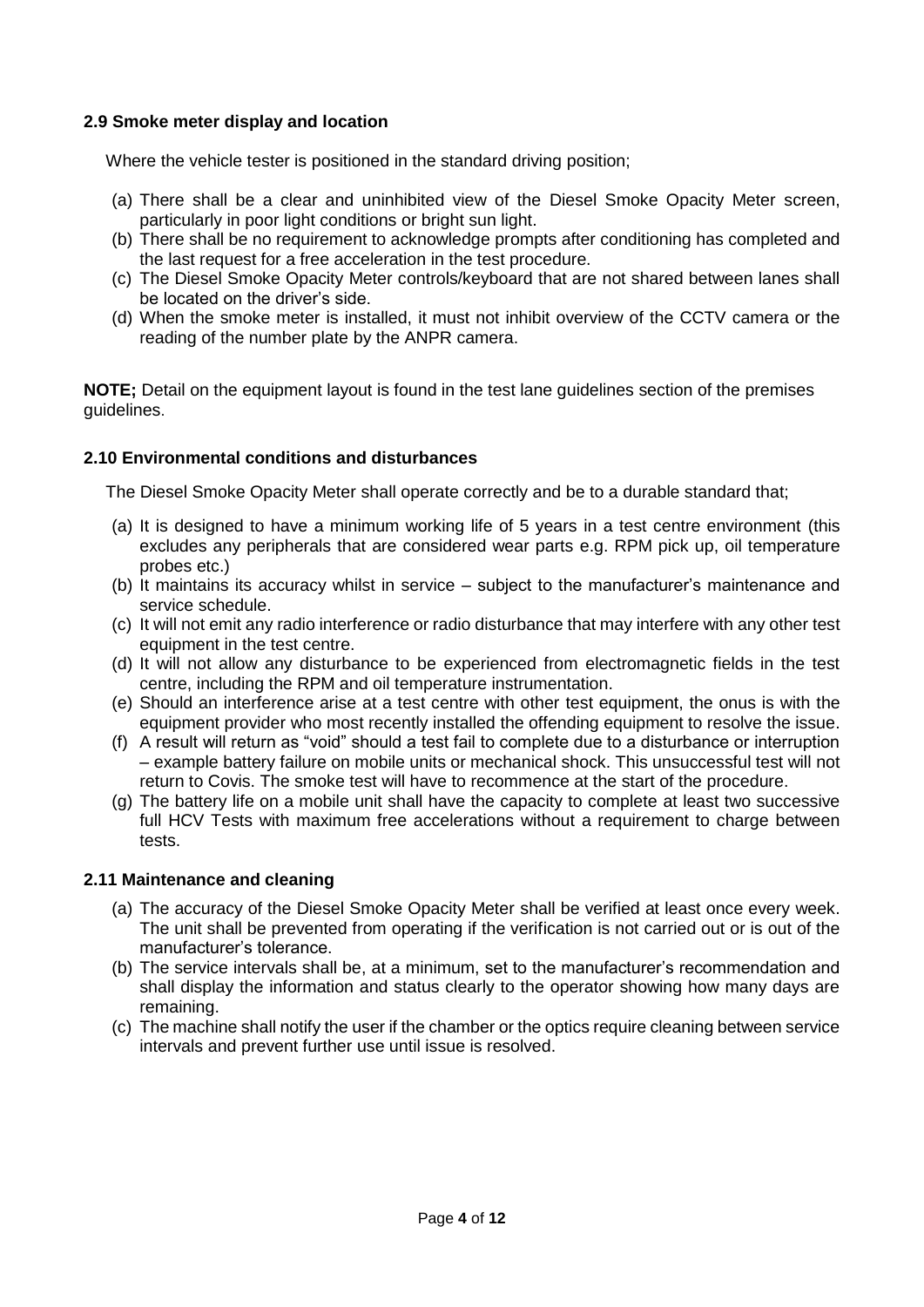# **Section 3.**

### **3.1 Connection to CoVIS**

- (a) A host PC must be provided to communicate between the smoke tester and CoVIS. This PC must be capable of communicating to CoVIS via ASA network standard on a network i.e. requires a network card dedicated to communicate with CoVIS or the centre's LAN
- (b) The PC must have the date and times set to match the Covis Admin Computer
- (c) The date and time format must be set to a standard Irish date\time format and time zone
- (d) There shall be no firewalls or firewall rules preventing data from transferring to\from ASANetwork
- (e) The Diesel Smoke Opacity Meter or its host must have the capability to receive test orders transmitted by CoVIS and return test results to CoVIS using the ASA network secure common industry standard interface - see example in **Appendix 4** below.
- (f) The Diesel Smoke Opacity Meter shall have the capacity to electronically transmit test measurement values for peak RPM (measured in revolutions per minute) at the instance of recording peak opacity - see the highlighted content in **Appendix 4**.
- (g) The Diesel Smoke Opacity Meter shall have the capacity to electronically transmit a test measurement values of the engine temperature achieved (measured in °C) prior to the initial free acceleration - see the highlighted content in **Appendix 4**.
- (h) The Diesel Smoke Opacity Meter must be capable of returning the mean value of opacity, based on the rules set out in **Appendix 4** below.
- (i) The unit of opacity returned will contain the calculated mean value in K m-1.  $(1/m)$
- (j) The Diesel Smoke Opacity Meter must provide a start date / time for each test.
- (k) The Diesel Smoke Opacity Meter must provide an end date / time for each test.
- (l) The Diesel Smoke Opacity Meter must provide the serial number of the equipment used for each test.

#### . **3.2 Input Test order detail from CoVIS**

- (a) Use the standard ASA network requirements input data.
- (b) CoVIS sends the following for all test orders:
	- (i) Order type id
	- (ii) Order Description
	- (iii) Reg No,
	- (iv) EU Vehicle Category
	- (v) Date of first registration
	- (vi) No Axles
	- (vii)Fuel Type
- (c) The Smoke Meter must be capable of receiving data inputs from CoVIS and altering the test procedure based on date of first registration and fuel type received.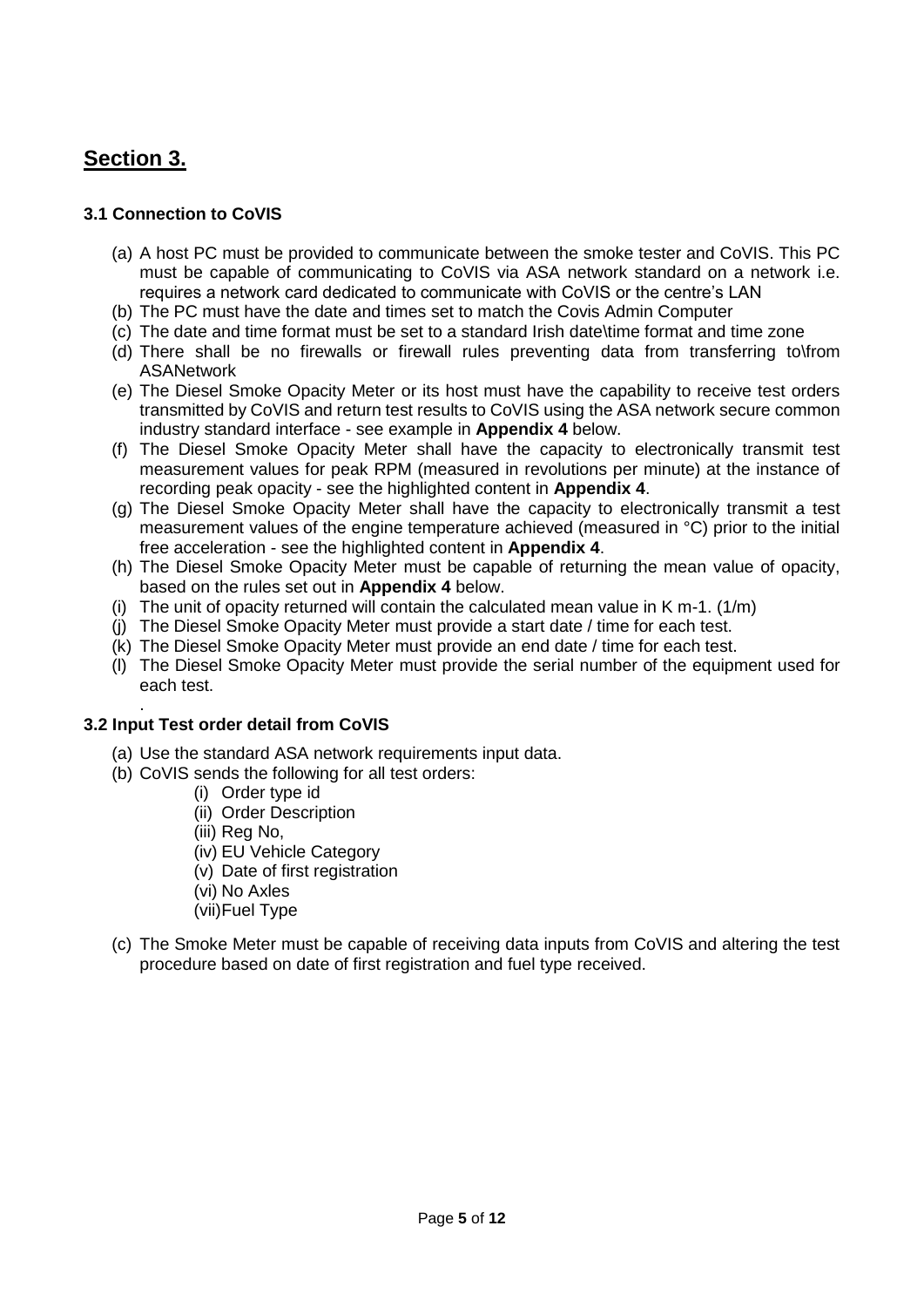# **Section 4.**

### **4.1 Documentation/Identification**

- (a) The Diesel Smoke Opacity Meter shall have a durable identification mark on its exterior or its control unit showing the make, model and serial number.
- (b) The manufacturer of the Diesel Smoke Opacity Meter shall provide a clear and easy to understand user manual, written in English and available at any time to the test centre, which shall explain how it operates and the function of each aspect of the unit including the RPM and engine temperature measuring devices.
- (c) The manufacturer of the Smoke Opacity Meter shall provide a recommended "maintenance procedure".

**Note;** Valid and current calibration certificates shall be scanned and uploaded to CoVIS. An original hard copy shall be stored securely and made accessible for inspection for 12 months.

# **Section 5.**

### **5.1 Calibration of Smoke Opacity Meter and engine observation devices**

- (a) The calibration service provider, as part of their quality programme, shall adhere to the CITA 9B Quality Requirements (see **Appendix 3**).
- (b) The manufacturer of the Diesel Smoke Opacity Meter shall, if requested, provide a technical handbook in English with a description of the calibration technology for review.
- (c) The calibration procedure shall match the manufacturer's recommendation.
- (d) For an initial set up, the installer shall provide a calibration certificate.
- (e) A competent person shall calibrate the equipment every 12 months, or more frequently if required, using equipment to a standard specified by the manufacturer.
- (f) The temperature measuring device shall be capable of measuring engine temperature with an accuracy of +/- 5% relative and equivalent to an indicated oil temperature of up to at least 90° C and suitable for HCV and LCV vehicles – details on how this is verified must be documented.
- (g) The engine speed (RPM) measuring device shall be capable of measuring engine speed with an accuracy of +/- 5% relative and equivalent to an indicated stable RPM of approximately 2000 rpm for an uninterrupted sampling time of 10 seconds. The reaction time to a change in RPM shall be  $\leq$ =500ms and suitable for HCV and LCV vehicles – details on how this is verified must be documented.
- (h) A condition report will be carried out by a competent person at 12 month intervals or if the unit is potentially damaged in any way (it may be carried out at time of calibration).

Particular attention shall be made to the following and noted;

- (i) Cabling for RPM and engine temperature measuring devices are not excessively twisted, damaged or frayed.
- (ii) Connection points are not worn and are securely plugged in.
- (iii) 230V electric supply cabling meets current Irish electrical safety standards.
- (iv) Exhaust probe meets manufacturer's specification for LCV testing (where appropriate).
- (v) Exhaust probe meets manufacturer's specification for HCV testing (where appropriate).
- (vi) Hose length and internal diameter meets manufacturer's specification.
- (vii)Hose is continuous from probe to measuring head and is free of pipe joiners and repairs.
- (viii) Probe and hose are free of carbon build up internally.
- (ix) Hose connections to the probe and the opacity measuring head are sufficiently secure and sealed ensuring there is no leakage of the smoke sample taken during the test.
- (x) Time and date is in EU format and synchronised to the nearest minute with the central CoVIS computer.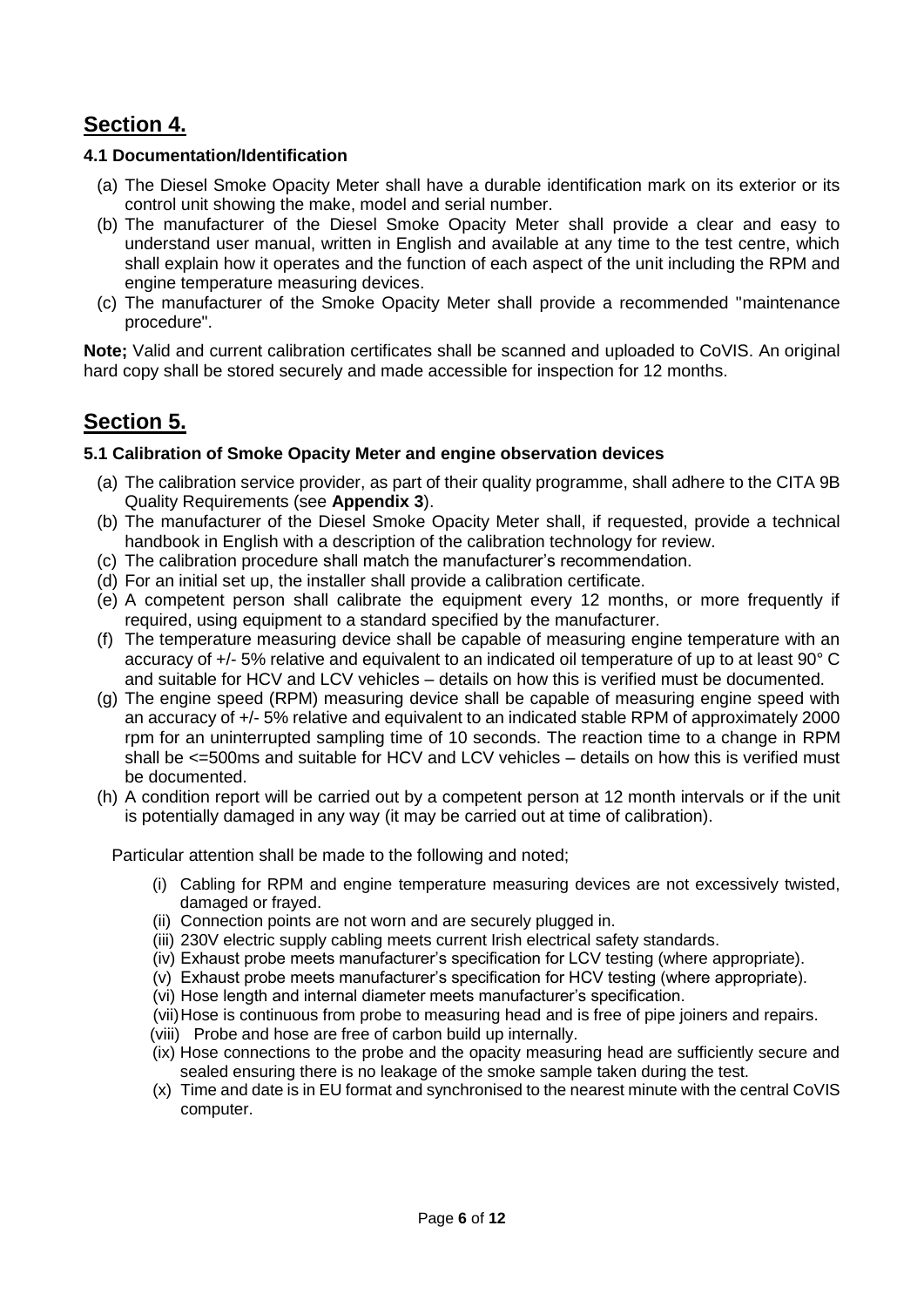# **Appendix 1.**

**Smoke Test Procedure and Calculations of Mean Value (ref; Directive 2014/45/EU) Limits are subject to change by the RSA in line with the Directive.** 

### **Where the date of first registration of the vehicle is** *prior to* **1<sup>st</sup> July 2008**

There are two categories with different limits;

- Turbo; max limit mean value of 3.0 k m-1
- Non Turbo: max limit mean value of 2.5 k m-1

Testing rules;

- There must be at least one pre-test blow out acceleration.
- There must be at least three free accelerations with a maximum of six allowed.
- Test is concluded and passed on the mean value of the last three valid accelerations if the value is below the category limit.
- In the case of HCV testing a gap of at least 10 seconds between the release of the accelerator and the prompt to carry out the next acceleration from idle is required.

### **Where the date of first registration of the vehicle is** *on or after* **1st July 2008**

There is only one category with a max limit of 1.5 k mean

Testing rules;

- There must be at least one Pre-test blow out acceleration.
- There must be at least one free acceleration and six is the maximum allowed.
- Test is concluded and passed on less than three valid accelerations if reading is below 1.5 k m-1.
- Test is aborted and failed on first valid acceleration if reading exceeds 9.99 k m-1.
- Where no valid mean value has been achieved a 'void' result will be returned.
- In the case of HCV testing a gap of at least 10 seconds between the release of the accelerator and the prompt to carry out the next acceleration from idle is required.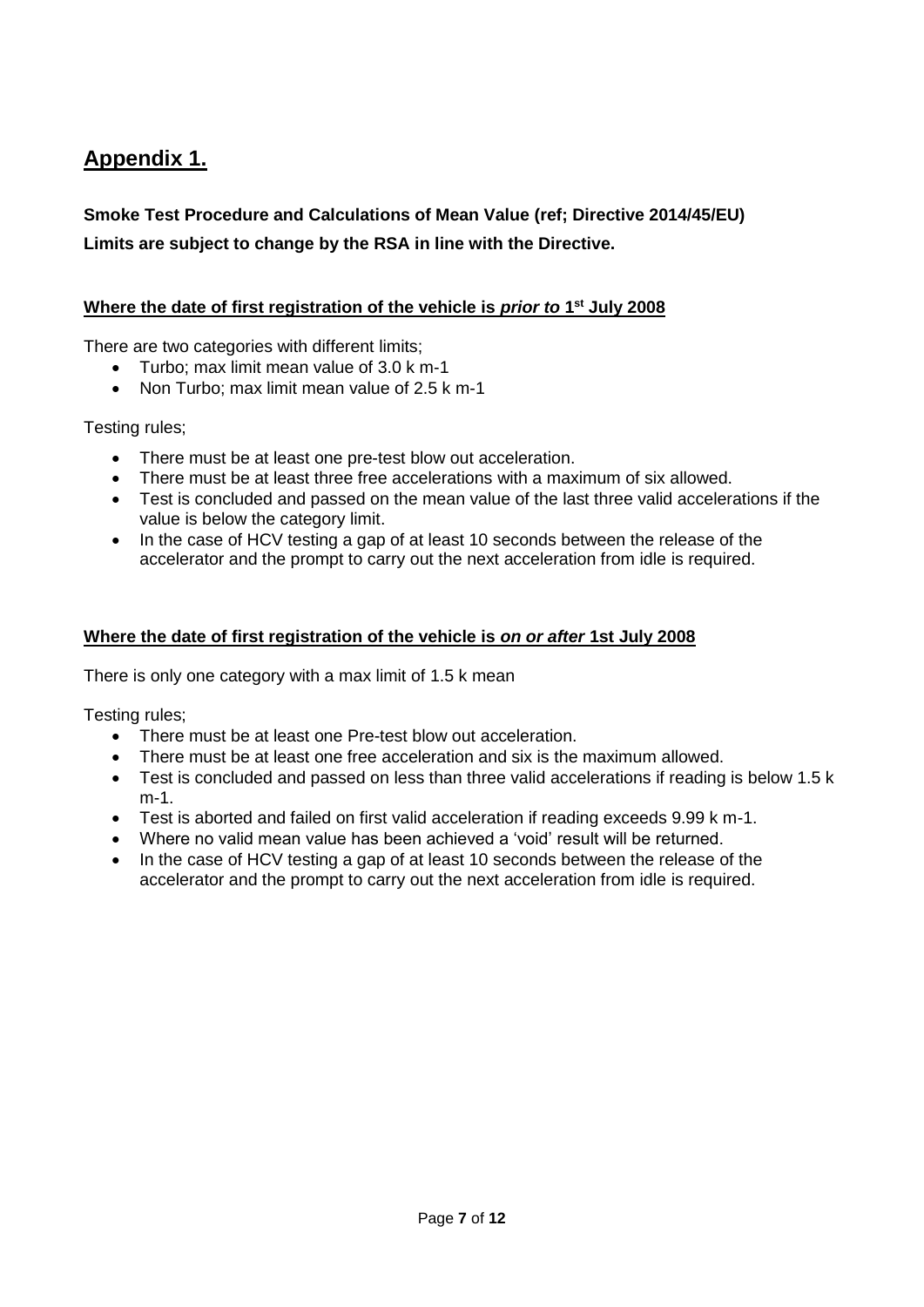# **Appendix 2**

### **Printout report**

Key Points;

- (a) The test values on the print out report must match the data values returned to ASA network for CoVIS i.e. where a K mean value is calculated and presented with two decimal places.
- (b) The K mean value will be rounded down to two decimal places.
- (c) The printout shall display the Peak Engine Speed in RPM.
- (d) The printout shall display the Engine Temperature in Degrees Celsius.
- (e) The printout shall display the Calculated K mean Value in m-1 set to 2 decimal places.
- (f) The RBT shall have the capability to operate independent of Covis and produce a printed report.

### **The Printout must include at minimum the following details on the report.**

- Test Centre Details Name / Address / Centre number
- Completion time and date of test dd/mm/yyyy hh/mm
- Vehicle Registration Registration Number
- Date of First Registration
- Vehicle category HCV or LCV
- Test Category Turbo / Non Turbo / Fast Pass
- Engine temperature °C
- Peak RPM max engine RPM
- K mean value measured in  $m-1$  set to 2 decimal places
- Test limit applied value in 0.00
- Outcome of the test Pass / Fail / Void / Aborted
- Provision for CVR tester's signature and tester number issued by the RSA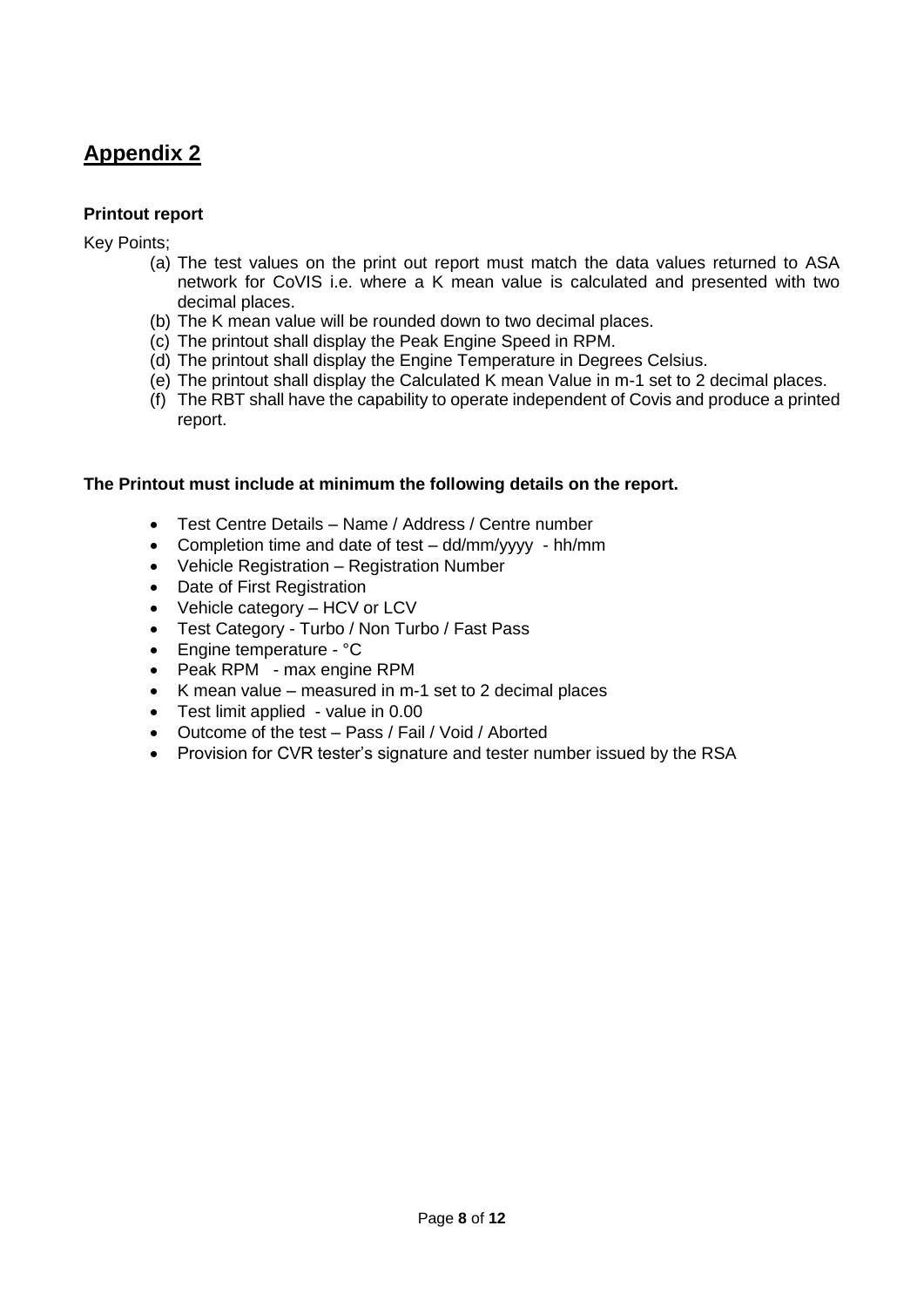# **Appendix 3**

### **CITA 9B Quality Requirements Covering Calibration**

### **6.3. Calibration**

**6.3.1** The inspection body shall ensure that there are proper arrangements to adequately control and calibrate vehicle inspection equipment before and during use, in order to ensure its accuracy, its conformity to the relevant requirements and its continued suitability and to provide confidence in decisions based on measurements.

**6.3.2** The calibration procedures, sometimes known as calibration programmes, shall define the calibration processes, their environmental conditions, their frequency, the acceptance criteria and the action to be taken when the results are found unsatisfactory and/or inadequate.

**6.3.3** Quality relevant vehicle inspection equipment shall be calibrated before first use and at least at the following frequencies during in-service use **or** *at other frequencies as prescribed in national regulations***:**

*NOTE; All calibration frequencies mentioned in the CITA requirements have been omitted from this Appendix as they are superseded by the prescribed calibration frequencies outlined in the Premises & Equipment Guidelines.*

**6.3.4** Calibration shall be done, where appropriate, against certified equipment having a known and traceable relationship to internationally or nationally recognised standards. Where no such standards exist, the basis used for calibration shall be fully documented, according to the equipment manufacturer's recommendation, if any.

**6.3.5** If vehicle inspection equipment is found to be out of calibration or there are any other systematic errors, the validity of the vehicle inspection results since the date of last calibration shall be reassessed. If there was any relevant non-conformity, the vehicle inspection body shall, as soon as practicable inform the owners/keepers of the affected vehicles and invite them immediately for reinspection, making it clear that there will be no charge for the inspection.

**6.3.6** The calibration status shall be shown clearly on relevant vehicle inspection equipment, preferably by means of suitable markers or labels, indicating at least the date of the last calibration and the date the next calibration is due.

**6.3.7** Reference measurement standards held by the inspection body shall be used for calibration only and not for other purposes. Only competent bodies who can provide traceability to international or national measurement standards shall calibrate reference measurement standards.

**6.3.8** The inspection body shall keep records of all calibrations performed.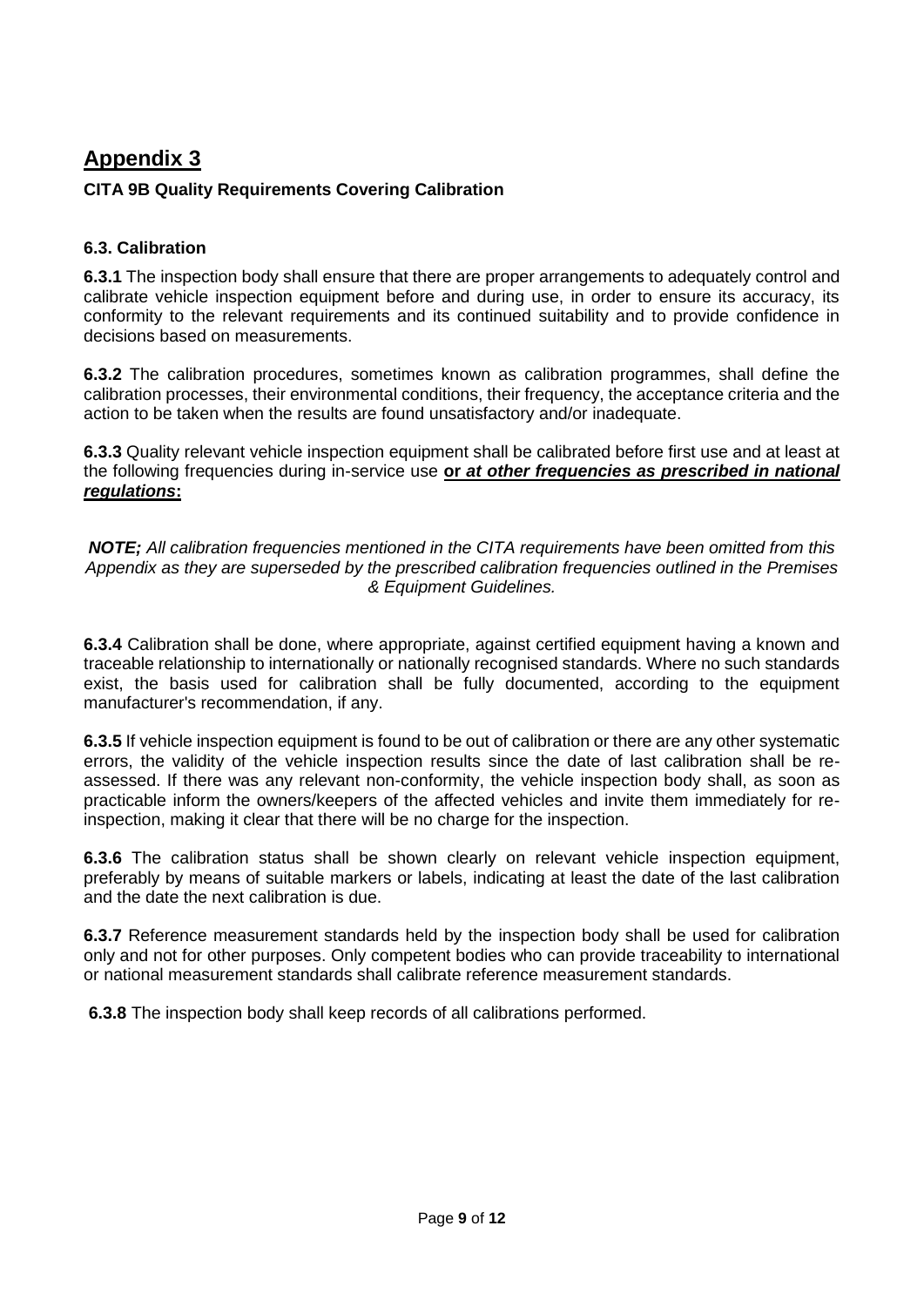# **Appendix 4**

### **Sample XML Stream sent to CoVIS from ASANetwork**

### **Important Note**

- o **The highlighted content in the sample below shows the minimum fields required**
- o The data must be returned to ASANetwork in the correct format
- o All XML must be valid or will be rejected
- o The sample file contains results for 3 gas blasts
- o XML should output all raw data including decimal values
- o The results must relate to the test Order ID received from CoVIS
- o The registration number is not read when processing the results
- o All values highlighted below must be returned
- o Results are matched to the test order id sent to the manufacturer
- o Only the calculated Mean value for Opacity is taken.

### **SAMPLE ONLY**

<?xml version="1.0" encoding="ISO-8859-1" standalone="no" ?> <!DOCTYPE RESULTS SYSTEM "awnres.dtd"> <!-- Created 07.08.2014 15:48:11 with AWNX32.dll Version 1.6.0 Build 45 -->

#### **<RESULTS> <RESULTSHEADER>**

 <COUNTRY> <REGULATION>GERMAN</REGULATION> <LANGUAGE>GERMAN</LANGUAGE> </COUNTRY> <CUSTOMER> <!-- Kundeninformation --> <NAME> </NAME> <ADDRESS>ROSKEEDA ROSMUC</ADDRESS> <ZIP>N1</ZIP> <CITY></CITY>  $<$ TEL $>$ 00 $<$ /TEL $>$  $<$ FAX $>$  $<$ /FAX $>$  <CUSTNO></CUSTNO> <ORDER>650003511</ORDER> <EMAIL></EMAIL> </CUSTOMER> <VEHICLE> <IDENT> <!-- Fahrzeuginformation --> <REGISTRATION>05-OX-1740</REGISTRATION> <MANUFACTURER>VolkZwagen</MANUFACTURER> <MODEL>CUDDY</MODEL> <KEY2></KEY2> <KEY3></KEY3> <VIN>WV1ZZ2KZ5X057821</VIN> <FUEL1>DIESEL</FUEL1> <EMISSIONCODE></EMISSIONCODE> <PRODUCTIONDATE></PRODUCTIONDATE> </IDENT> <DATA> <ODOMETER></ODOMETER> <DIESEL\_GT\_35>--</DIESEL\_GT\_35> <REGISTRATION\_DATE>22/03/2005</REGISTRATION\_DATE>  $c/DATA$  $e$  /  $V$  FHICLES </RESULTSHEADER> <RESULT OBJECT="EMISSION" METHOD="SMOKE"> <TITLE>Abgasuntersuchung</TITLE> <HEADER> <EQUIPMENT TYPE="CONTROL"> <TITLE>Bedienerführung</TITLE> <MANUFACTURER>XXXX</MANUFACTURER> <MODEL>XXXXX</MODEL> <VERSION>V 6.00/1.8.GB Leitfaden --</VERSION> </EQUIPMENT> **<EQUIPMENT TYPE="SMOKE">** <TITLE>Abgastester</TITLE> <MANUFACTURER>xxxx</MANUFACTURER> <MODEL>xxxxxx</MODEL> <VERSION> V 1.00/1 c</VERSION>  **<SERIAL\_NO>533479</SERIAL\_NO> </EQUIPMENT> <START\_TEST>07/08/2014 15:48</START\_TEST>**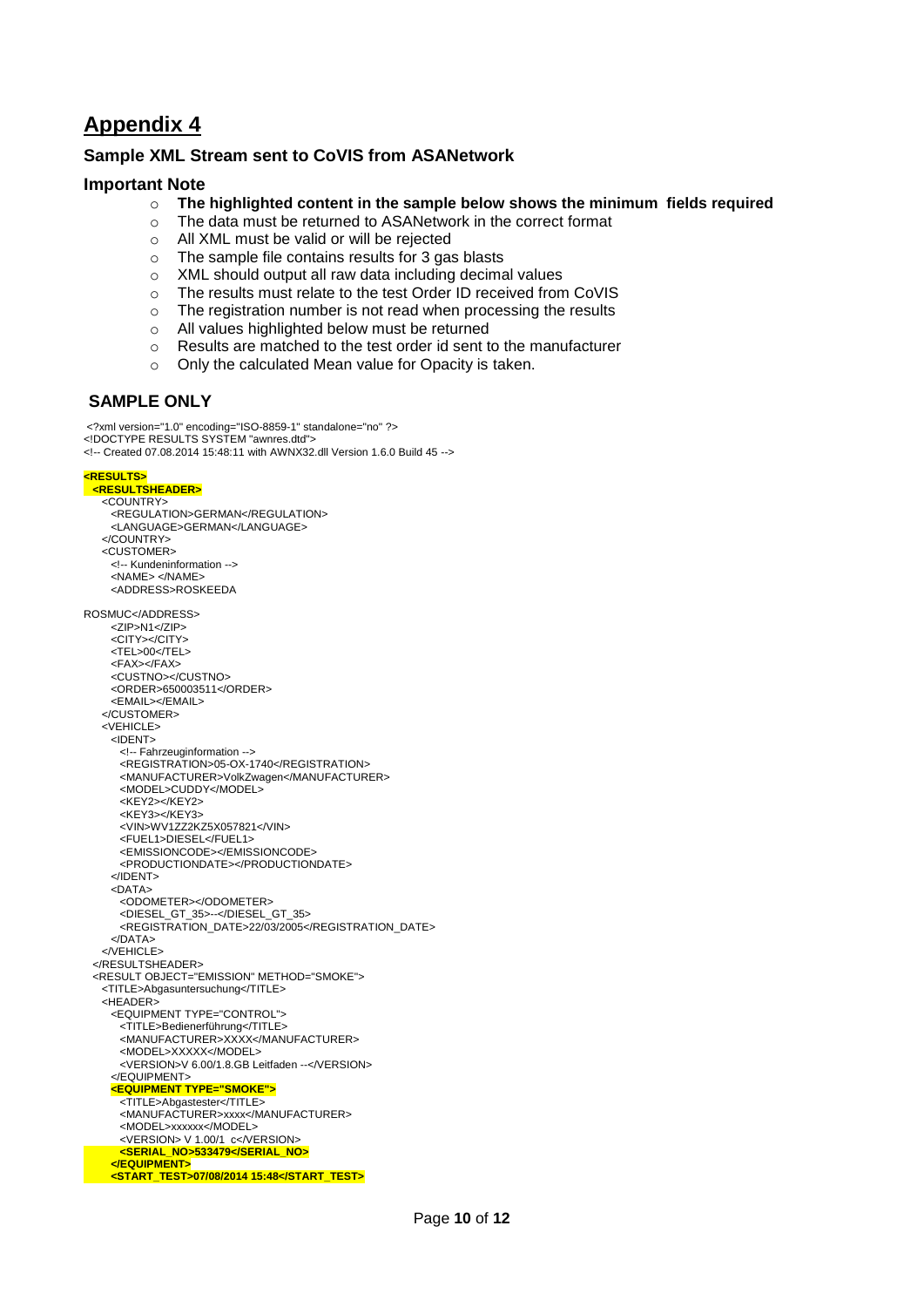**<END\_TEST>07/08/2014 15:48</END\_TEST>** <CONTROL\_NO></CONTROL\_NO> <RESPONSIBLE\_OPERATOR> <NAME></NAME> </RESPONSIBLE\_OPERATOR> <OPERATOR> <NAME>optimuso hara</NAME> </OPERATOR> <COUNTRY> <REGULATION>Ireland</REGULATION> <LANGUAGE>English</LANGUAGE> </COUNTRY> </HEADER> <SECTION OBJECT="REPAIRED\_DEFECTS"> <TITLE>Behobene Mängel</TITLE> <DEFECT OBJECT="NONE"> <TITLE>Keine Reparatur</TITLE> <MEAS OBJECT="NONE"> <TITLE>Sichtprüfung ok</TITLE> <VALUE RESULT="1" SOURCE="HAND">i.O.</VALUE> </MEAS> </DEFECT> </SECTION> <SECTION OBJECT="DEFECTS"> <TITLE>Mängel</TITLE> <MEAS OBJECT="REPAIRED\_DEFECTS\_NO5"> <TITLE>Mängel nach Nr.5 der AU-Richtlinie, die behoben wurden Mängel-Nr.813 der HU-Richtlinie:</TITLE> <VALUE RESULT="1" SOURCE="HAND">i.O.</VALUE> </MEAS> <MEAS OBJECT="DEFECTS\_NO6"> <TITLE>Erkannte, aber nicht behobene Mängel nach Nr.6 der AU-Richtlinie:</TITLE> <VALUE RESULT="1" SOURCE="HAND"></VALUE> </MEAS> </SECTION>  **<SECTION OBJECT="CONDITIONING"> <TITLE>Konditionierung</TITLE> <MEAS OBJECT="OILTEMP"> <TITLE>Öltemperatur</TITLE> <VALUE RESULT="1" LOWLIM1="0" UNIT="degC">67</VALUE> </MEAS>** <MEAS OBJECT="IDLE\_SPEED"> <TITLE>Leerlaufdrehzahl</TITLE> <VALUE UNIT="rpm" RESULT="3" LOWLIM1="500" HIGHLIM1="1200">820</VALUE> </MEAS>  **<MEAS OBJECT="CUTOFF\_SPEED"> <TITLE>Abregeldrehzahl</TITLE> <VALUE UNIT="rpm" RESULT="3" LOWLIM1="2250" HIGHLIM1="6500">3500</VALUE> </MEAS>** <MEAS OBJECT="CLEANING\_GAS\_BLASTS"> <TITLE>Anzahl Konditionierungsgasstöße</TITLE> <VALUE>0</VALUE> </MEAS> <SUMMARY> <TITLE>Konditionierung</TITLE> <MEAS OBJECT="CONDITIONING"> <TITLE>Konditionierung</TITLE> <VALUE RESULT="3">n.i.O.</VALUE>  $\angle$ /MEAS </SUMMARY> </SECTION> <SECTION OBJECT="GAS\_BLAST"> <TITLE>Gasstoßmessung</TITLE> <MEAS OBJECT="TIME" <TITLE>Meßzeit</TITLE> <VALUE UNIT="s">0.70</VALUE> </MEAS> <MEAS OBJECT="PROBE"> <TITLE>Sondenausführung</TITLE> <VALUE>1</VALUE> </MEAS> <STEP NO="1"> <TITLE>Gasstoß Nr.1</TITLE> <MEAS OBJECT="OPACITY"> <TITLE>Trübung</TITLE> <VALUE UNIT="1/m">0.40</VALUE> </MEAS> <MEAS OBJECT="IDLE\_SPEED"> <TITLE>Leerlaufdrehzahl</TITLE> <VALUE UNIT="rpm" RESULT="1" LOWLIM1="500" HIGHLIM1="1200">820</VALUE> </MEAS> <MEAS OBJECT="CUTOFF\_SPEED"> <TITLE>Abregeldrehzahl</TITLE> <VALUE UNIT="rpm" RESULT="1" LOWLIM1="2250" HIGHLIM1="6500">3500</VALUE> </MEAS> <MEAS OBJECT="ACCEL\_TIME"> <TITLE>Beschleunigungzeit</TITLE>